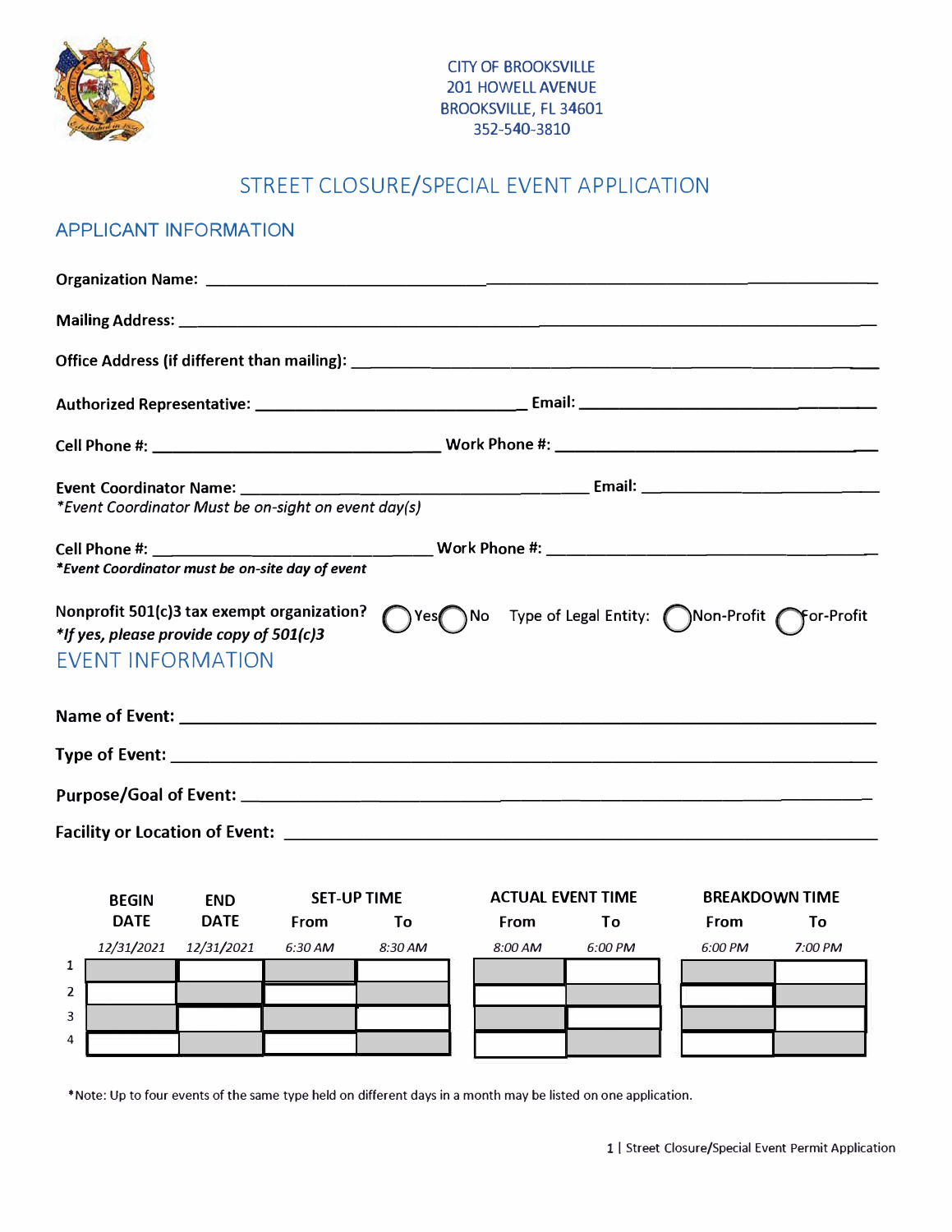

| <b>Contract Service</b>                                                                |                                                                       |                                                                                                                                                                                                                                                                                                                                                        |
|----------------------------------------------------------------------------------------|-----------------------------------------------------------------------|--------------------------------------------------------------------------------------------------------------------------------------------------------------------------------------------------------------------------------------------------------------------------------------------------------------------------------------------------------|
| <b>Anticipated number of:</b>                                                          | Participants ________________                                         |                                                                                                                                                                                                                                                                                                                                                        |
| Is the event open to the public? $\bigcirc$ Yes $\bigcirc$ No                          |                                                                       |                                                                                                                                                                                                                                                                                                                                                        |
| What is your total event budget? \$                                                    |                                                                       |                                                                                                                                                                                                                                                                                                                                                        |
| Has your organization put on this same event in the past? $\bigcirc$ Yes $\bigcirc$ No |                                                                       |                                                                                                                                                                                                                                                                                                                                                        |
|                                                                                        |                                                                       |                                                                                                                                                                                                                                                                                                                                                        |
| If so, when and where?                                                                 |                                                                       |                                                                                                                                                                                                                                                                                                                                                        |
|                                                                                        |                                                                       | If not, has your organization put on other events in the City of Brooksville? Please indicate which ones:                                                                                                                                                                                                                                              |
| <b>EVENT ACTIVITIES</b>                                                                |                                                                       |                                                                                                                                                                                                                                                                                                                                                        |
| Alcohol:<br>1.                                                                         | a. Sold                                                               | $O_{Yes}$ $O_{No}$ b. Served $O_{Yes}$ $O_{No}$                                                                                                                                                                                                                                                                                                        |
| event.                                                                                 |                                                                       | If yes, alcohol is sold, open to the public, and on public property; a State of Florida Alcohol Beverage License<br>or Florida Temporary Beverages permit, or proof of application thereof must be attached. A copy of the<br>actual/issued State Alcoholic Beverage License or Florida Temporary Beverage Permit is required prior to the             |
|                                                                                        |                                                                       | If yes, but a private event in which alcohol is served, not sold, no permit is required.                                                                                                                                                                                                                                                               |
|                                                                                        |                                                                       |                                                                                                                                                                                                                                                                                                                                                        |
| Canopy/Tent Use: $\bigcap$ Yes $\bigcap$ No<br>2.                                      |                                                                       |                                                                                                                                                                                                                                                                                                                                                        |
|                                                                                        |                                                                       | If yes, indicate on site plan the tent size, location and type of surface on which the tent(s) will be installed and                                                                                                                                                                                                                                   |
|                                                                                        | feet of separation between tents.                                     | intended use of each. Tents are subject to permits as required by the Building/Fire Safety Division. Tents must<br>be properly secured. A separate permit and review will be required for the construction, location, protection and<br>maintenance of tents for those over 900 square feet; F.S. §6332.02(17). Food vendor tents that cook require 10 |
| <b>Electrical Use:</b><br>3.                                                           | Yes<br>No                                                             |                                                                                                                                                                                                                                                                                                                                                        |
|                                                                                        | If Yes, subject to usage fees as required by the Utilities Department |                                                                                                                                                                                                                                                                                                                                                        |
| 4.                                                                                     | <b>Band, Music or Sound Amplification Devices:</b>                    | Yes<br>No                                                                                                                                                                                                                                                                                                                                              |
|                                                                                        |                                                                       | If yes, please include types of entertainment and time(s) of performances on a separate sheet.                                                                                                                                                                                                                                                         |
|                                                                                        |                                                                       | If the event includes music or live performances, attach a copy of the music license from BMI and/or ASCAP                                                                                                                                                                                                                                             |
| -BMI (Broadcast Music Inc.) 1-888-689-5264                                             |                                                                       | (unless all music will be original music written by performers present on site).                                                                                                                                                                                                                                                                       |
|                                                                                        |                                                                       | -ASCAP (American Society of Composers, Authors and Publishers) 1-800-505-4052                                                                                                                                                                                                                                                                          |
|                                                                                        |                                                                       | PLEASE NOTE: All amplified sound systems shall abide by current City code for noise.                                                                                                                                                                                                                                                                   |
| <b>Rides:</b><br>5.<br><b>Yes</b>                                                      | ۱No                                                                   |                                                                                                                                                                                                                                                                                                                                                        |

*If yes, must include on site plan and may require additional City and/or State inspections 1-850-488-9790.*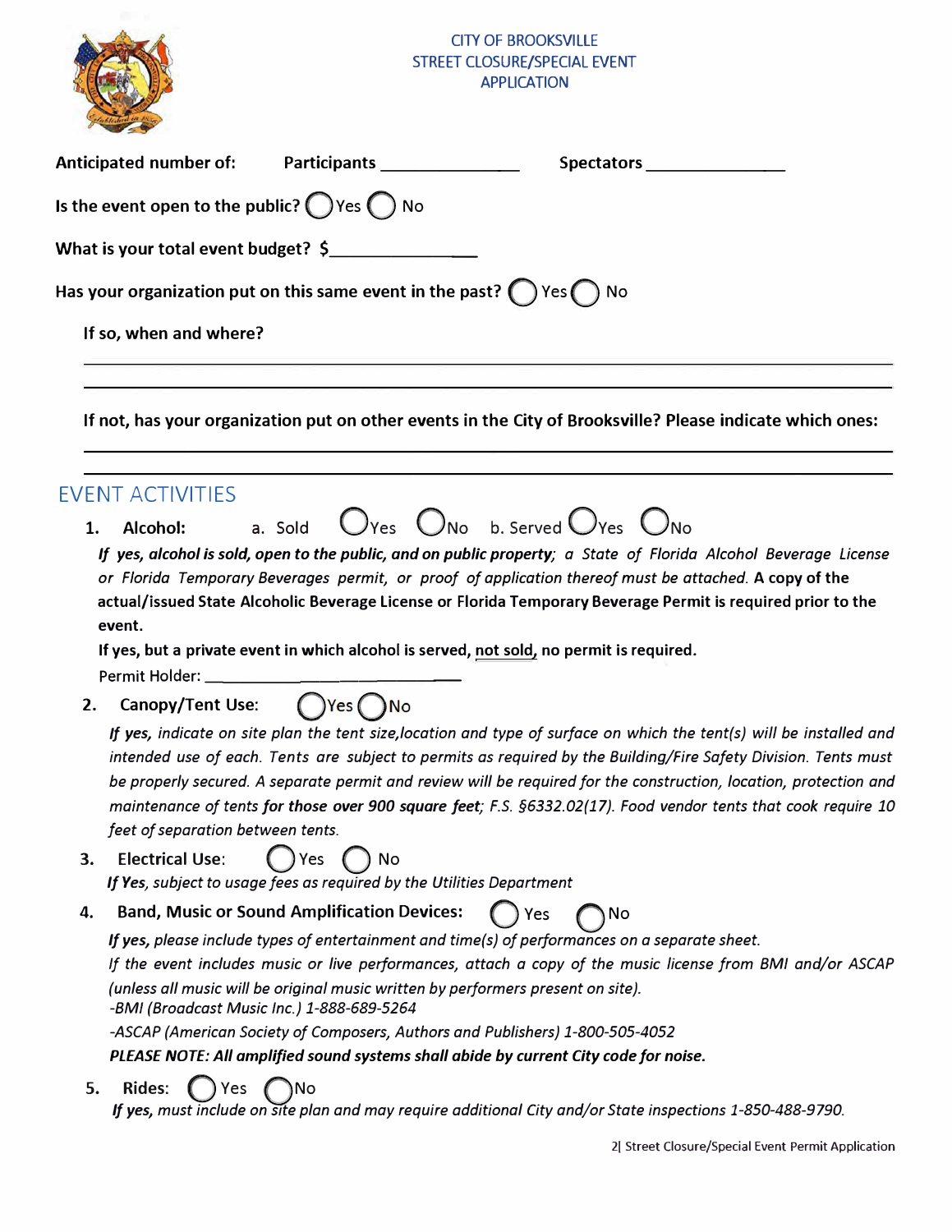

#### CITY OF BROOKSVILLE STREET CLOSURE/SPECIAL EVENT APPLICATION

# **6. Selling Food:QYesQNo**

*If an Applicant intends to sell, serve, give away, or provide samples of food or consumable products, including water or other beverages, all Florida Health Codes must be followed. The Florida Department of Business and Professional Regulation (DBPR} is the regulatory authority for food and beverage concessions at public events. If food or drink is not prepared and handled in a sanitary manner, public health may be at risk. License application requirements and further information can be found by visiting the DBPR webpages for food trucks and temporary food service event vendors.*

*The City of Brooksville Fire Department, the Hernando County Health Department and the State of Florida must pre-approve the vendor's equipment. The applicant is responsible for obtaining the approval from the County Health Department and the State of Florida.*

## **7. Cooking Equipment Use: Q** *Yes* Q *No*

- *a. If yes, the Florida Department of Business and Professional Regulation (DBPR) is the regulatory authority for food and beverage concessions at public events. License application requirements and further information can be found by visiting the DBPR webpages for [food trucks an](http://www.myfloridalicense.com/DBPR/hotels-restaurants/licensing/mobilefood-guide/)d [temporary fo](http://www.myfloridalicense.com/DBPR/hotels-restaurants/licensing/temporaryevent-guide/)od [service event vendors.](http://www.myfloridalicense.com/DBPR/hotels-restaurants/licensing/temporaryevent-guide/)*
- *b. All food vendors will be required to register and have a fire inspection conducted by the Brooksville Fire Department, annually. Any registration and inspection fees that apply are separate and must be paid by the food vendor. All vendors must comply with the Florida Fire Prevention Code as adopted by the City.*
- *c. An appropriately rated fire and current inspection tag for the Hood Suppression System is required. If the Hood Suppression tag has EXPIRED, the Food Truck will not be allowed to participate in the event.*
- *d. Proper preventative measures shall be taken to prevent grease from dropping onto the ground, streets, sidewalks, paving, etc. Proper arrangements, approved by the City, shall be made for the disposal of grease. All food vendors shall comply with the Florida Fire Codes as adopted by the City and must be inspected by the City of Brooksville Fire Inspector.*

|  |                                              | $\tau$ ypes: Fryers Propane Grills Charcoal Grills Concession Trailers Food Trucks |  |
|--|----------------------------------------------|------------------------------------------------------------------------------------|--|
|  | Gas Fueled Equipment Estimated # of vendors: |                                                                                    |  |

**8. Will Exterior Air Conditioning Units or Power Generating Equipment Be Operated from Vehicles Or Trailers:** Q **Yes** Q **No**

*If yes, indicate location of equipment on site plan.*

**9. City Parking Lots to Be Closed:** Q **Yes** Q **No**

*Signs indicating City parking lot c/osure( s) are the responsibility of the applicant and must be posted no later than twenty-four (24) hours prior to the event indicating date and time of closure.*

**10. Will Private Security Be Provided for The Event:** Ves UNo | Daytime and/or | Overnight

*( If yes, please provide the name of the provider: \_\_\_\_\_\_\_\_\_\_\_\_\_ \_ \*Armed security firms must provide proof of license to carry from the State of Florida.*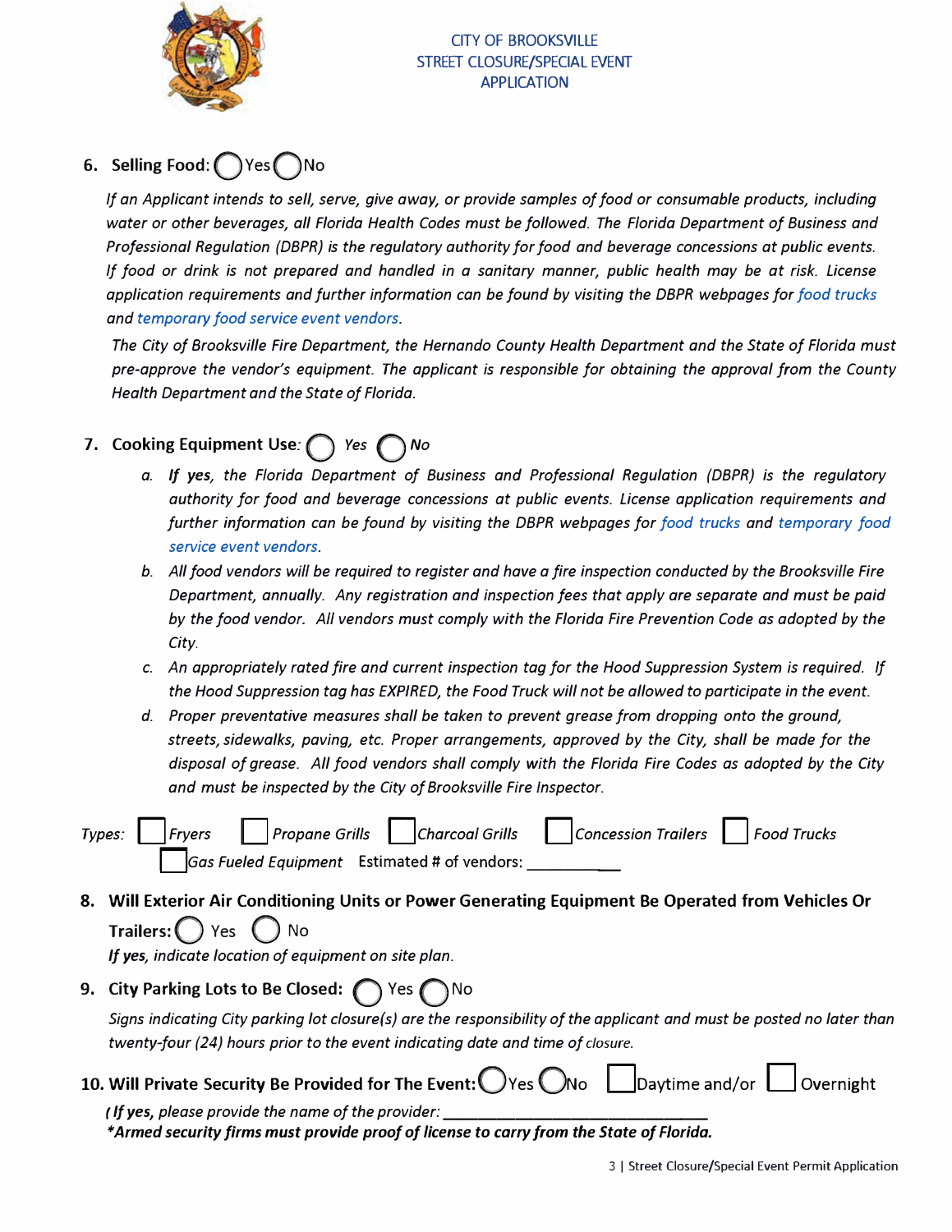

# **11. Other Permits:**  $\binom{ }{ }$  Yes  $\binom{ }{ }$  No

*Additional permits may be required for special events. Contact the Community Development Department at 352-340-3810 for the following: Special Structures Event Signage Contact the Fire Department at 352-540-3840 for the following: Pyrotechnic Fireworks Bonfires/Ceremonial type fires Special Effects Permit applications for any/all of the above must be made no less than fifteen {15) business days prior to event*

*set-up. The possibility of a Fire Department unit on a stand-by-basis including the applicable fee may also apply. PLEASE NOTE: The release of Sky Lanterns is not permitted under state law.*

## **12. Law Enforcement Stand-by Requested: () Yes () No**

*If yes, events requesting law enforcement services will be required to complete a separate permit application with Hernando County Sheriff's Office. The Hernando County Sheriff's Office is responsible for the protection of life and constitutional rights of the public by maintaining and promotion community order. The cost for these services is \$30.00 per hour with a three (3) hour minimum for special detail of law enforcement services. This cost may increase if an HCSO Supervisor is required to be present.*

**13. Fire or EMS Services Requested:**  $\bigcirc$  **Yes**  $\bigcirc$ *esting Fire/EMS, on � dditionol Fire Deportment Special Event form 1s reqwred. Please call the Fire Department at 352 540-3840.)* 

*The Fire Department requires a department-staffed fire service and/or emergency medical on site when daily attendance exceeds 5,000 people. The Fire Department reserves the right to require a fire service and/or medical on-site when daily attendance is less than 1,000 people, when necessary, to help protect the safety and wellbeing of participants and staff*

*If the Fire Department deems it necessary that a fire/medical unit be on-site, Fire Department personnel will provide fire and/or EMS services at the City Council approved rates and fee schedule. If the applicant can demonstrate that a privately hired provider is an authorized participant in the regional response system and can provide parity services including communications, interoperability, medical direction standards, and service delivery capabilities. A private provider is subject to approval by the Fire Chief or designee.*

*PLEASE NOTE: Law Enforcement or Fire/EMS stand-by may be required by the City for certain events/activities at the applicant's cost and cannot be waived.*

**14. Will Sanitary Facilities be provided:QYes Q** No

*If yes, indicate location of facilities on site plan. The required number of portable restrooms are determined by the Florida Administrative Code R. 64E-6.0101. Please see attached matrix at the end of this packet. Facilities shall be removed within 24 hours after the conclusion of the event. Rental fees are the sole responsibility of the applicant.*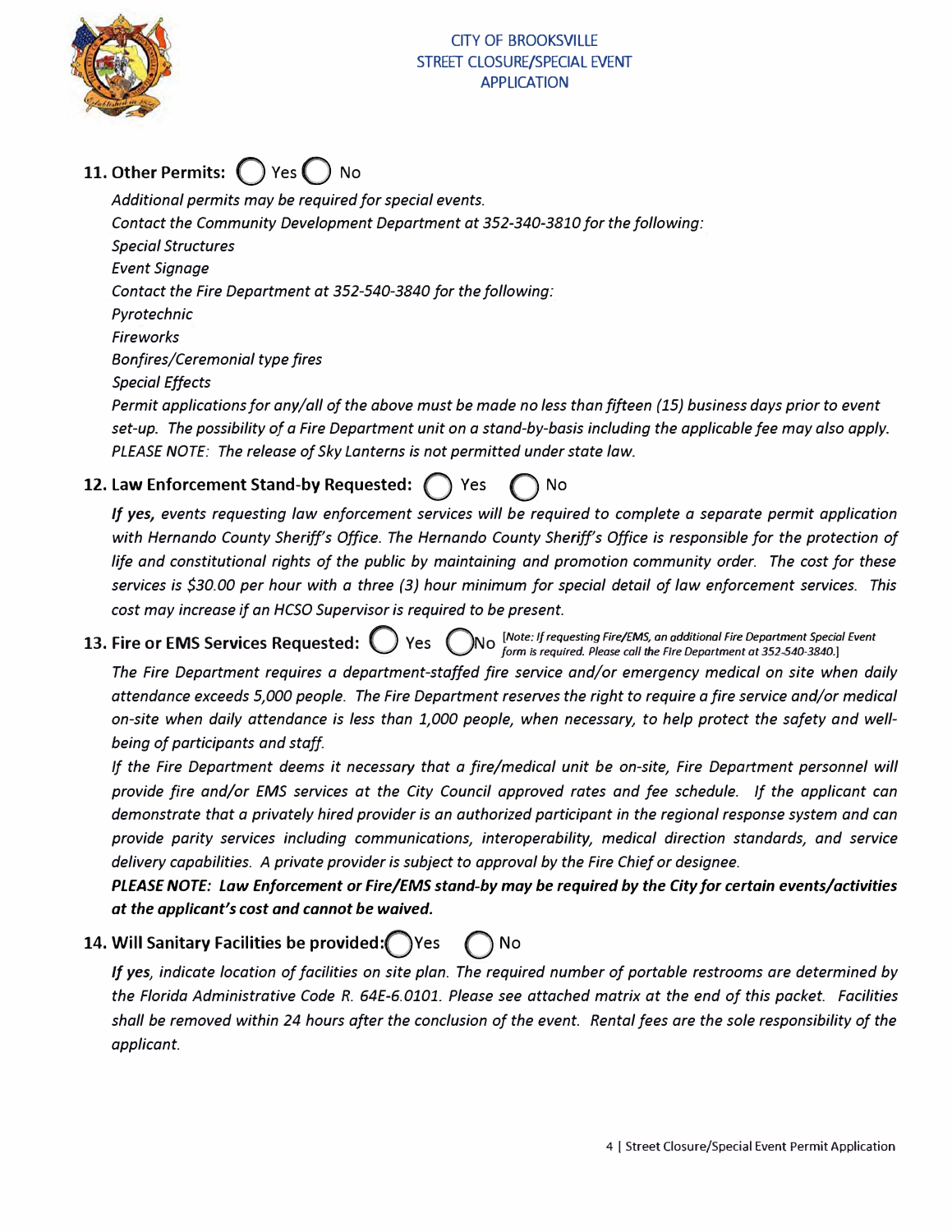

#### CITY OF BROOKSVILLE STREET CLOSURE/SPECIAL EVENT PACKET COB POLICY 4-2021

# STREET CLOSURE/SPECIAL EVENT SERVICE & EQUIPMENT REQUEST FORM

**To Be Completed by applicant for any services being requested.** 

|                                                | NAME OF EVENT:                                                                                                    |                             |           |              |
|------------------------------------------------|-------------------------------------------------------------------------------------------------------------------|-----------------------------|-----------|--------------|
| <b>Number</b><br>requested<br><b>EQUIPMENT</b> | Item / Service Requested                                                                                          | Fee                         | Unit      | <b>Total</b> |
|                                                | <b>Type II Barricade</b>                                                                                          | $$1.00$ each                | Per Day   |              |
|                                                | <b>Type III Barricade</b>                                                                                         | $$1.00$ each                | Per Day   |              |
|                                                | 28" Cone                                                                                                          | $.10$ each<br>S.            | Per Day   |              |
|                                                | 42" Cone                                                                                                          | $.10$ each<br>S.            | Per Day   |              |
|                                                | Variable Message Board                                                                                            | $$11.50$ each               | Per Hour  |              |
|                                                | Signage                                                                                                           | $.10$ each<br>S.            | Per Day   |              |
|                                                | <b>Trash/Recycling Can</b>                                                                                        | 5.00 each<br>S.             | Per Day   |              |
|                                                | Trash Can Collection/dumping fee                                                                                  | $$85.00$ each (1-4)<br>hrs) | Per Day   |              |
|                                                | Event Dumpster (delivery, pick-up, dumping)                                                                       | \$360.00 Per Trip           | Per Event |              |
|                                                | Recycling Can (delivery, pick-up, dumping)                                                                        | \$150.00 Per Trip           | Per Event |              |
|                                                | <b>Street Sweeping</b>                                                                                            | \$78.80 each                | Per Trip  |              |
|                                                | Pick-up Truck                                                                                                     | 12.78 each<br>S.            | Per Hour  |              |
|                                                | <b>Dump Truck</b>                                                                                                 | \$57.70 each                | Per Hour  |              |
|                                                | <b>Grapple Truck</b>                                                                                              | $$53.22$ each               | Per Hour  |              |
|                                                | Garbage Truck                                                                                                     | $$49.79$ each               | Per Hour  |              |
|                                                | <b>Staff Vehicle</b>                                                                                              | $$35.00$ each               | Per Hour  |              |
|                                                | <b>Rescue Unit</b>                                                                                                | $$50.00$ each               | Per Hour  |              |
|                                                | <b>Fire Engine</b>                                                                                                | \$75.00 each                | Per Hour  |              |
|                                                | <b>STAFFING *Minimum of 4 hours</b>                                                                               |                             |           |              |
|                                                | City of Brooksville - Event Staff<br><b>STREET CLOSURE</b> (each street closure includes the required barricades) | \$35.00 each                | Per Hour  |              |
|                                                | Zone 1 - Main St. from Liberty St. to Broad St.                                                                   | \$35.00                     | Per event |              |
|                                                | Zone 1a - Liberty St. from S. Brooksville Ave. to<br>Main St.                                                     | \$35.00                     | Per event |              |
|                                                | Zone 2 - Main St. from Jefferson St. to Ft. Dade<br>Ave.                                                          | \$35.00                     | Per event |              |
|                                                | Zone 3 - Main St. from Jefferson St. to Broad<br>St. $\cdot$                                                      | \$35.00                     | Per event |              |
|                                                | Zone 4 - Ft. Dade from Bell Ave to Main St.                                                                       | \$35.00                     | Per event |              |
|                                                | Other                                                                                                             | \$150.00                    |           |              |

5 I Street Closure/Special Event Permit Application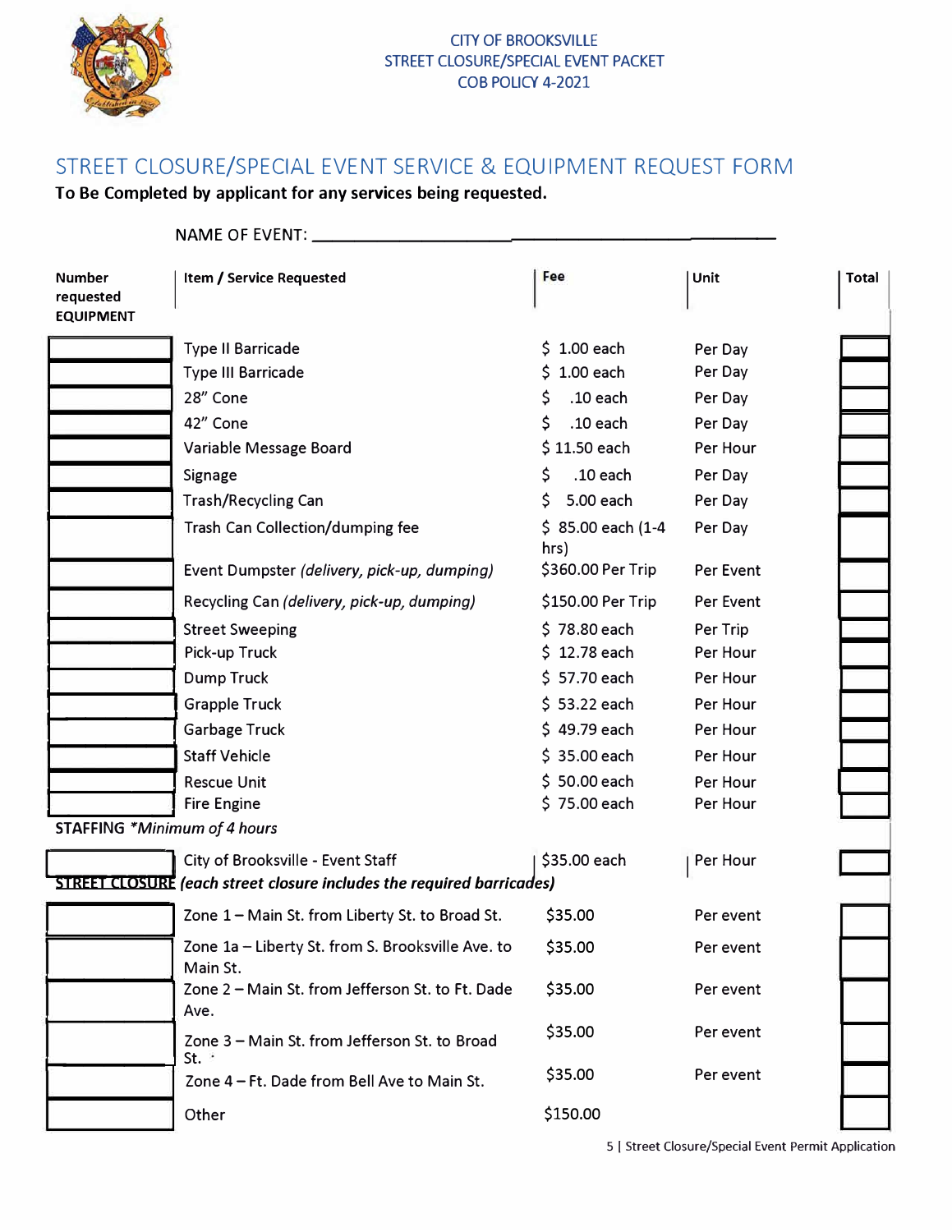

## EVENT HOSTING (

The issuance of a Street Closure/Special Events Permit from the City shall NOT relieve any person from the duty to secure other City, State or County permits or approvals as may be required to include, but not be limited to, Department of Business and Professional Regulation, Florida Department of Health Department, City of Brooksville tent permits, fireworks permit, or business tax receipt, etc.

#### INDEMNIFICATION( \_\_ )

**Initial** 

**Initial** 

I, \_\_\_\_\_\_\_\_\_\_\_\_\_\_\_ \_, authorized representative for \_\_\_\_\_\_\_\_\_\_\_\_ certify that I have read this application and that all information contained in this application is true and correct. I agree to comply with and be bound by any and all applicable provisions of the city code. I understand that falsehoods or misrepresentations will constitute a violation of the permit and the event may be cancelled by Hernando County Sheriff's Office, the Fire Chief or City Manager, should any conditions/stipulations of the permit or city ordinance or state statute be violated. I certify that I am authorized by the organization named herein to act as its agent for the herein described activity. I also acknowledge the information in regards to my responsibilities and obligations should I cancel the event *(see Provision 28, Cancellation).* 

By filing this application, I, the undersigned, and the organization on whose behalf I make this application, shall defend, indemnify and hold harmless the City of Brooksville and all of the City of Brooksville's officers, agents, and employees from and against all claims, liability loss and expense, including reasonable costs, collection expenses, attorneys' fees, and court costs which may arise because of the negligence (whether active or passive), misconduct, or other fault, in whole or in part (whether joint, concurrent, or contributing), of the City of Brooksville, its officers, agents or employees in performance of its obligations under the Agreement. Furthermore, I, and the organization on whose behalf I make this application, recognizes the broad nature of this indemnification and hold harmless clause, as well as the provision of a legal defense to the City of Brooksville when necessary, and voluntarily makes this covenant and expressly acknowledges the receipt of such good and valuable consideration provided by the City of Brooksville in support of these indemnification, legal defense and hold harmless contractual obligations in accordance with the laws of the State of Florida. This clause shall survive the termination of this Agreement. Compliance with any insurance requirements required elsewhere within this Agreement shall not relieve the applicant and the organization on whose behalf they represent of its liability and obligation to defend, hold harmless and indemnify the City of Brooksville as set forth in this article of the Agreement.

Nothing here shall be construed to extend the City of Brooksville's liability beyond that provided in section 768.28, Florida Statues.

Furthermore, the undersigned has read and voluntarily signed the release and waiver of liability and Indemnity Agreement, and further agrees that no oral representations, statements, or inducements apart from the foregoing written agreement have been made.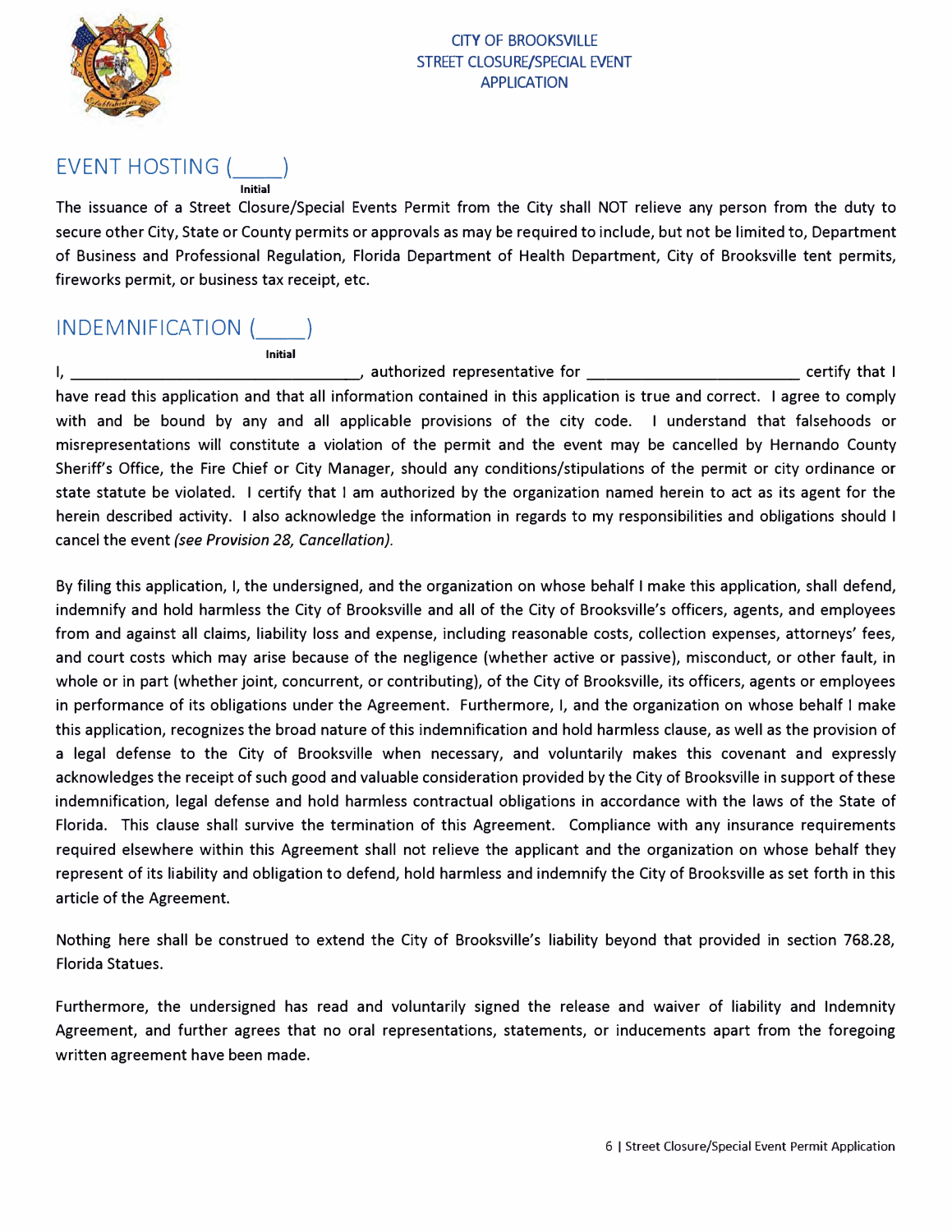

### NOTIFICATION (

#### **Initial**

I agree to notify the following entities of any/all street and parking lot closures at least thirty (30) days prior to the event date and will provide a copy of the notice and list of residents/businesses as indicated below to the City:

- All businesses along route
- All residents along route
- Hernando County Sheriff's Office

Furthermore, I understand that the City suggests that no advertising or distribution of flyers, brochures, posters, etc. regarding the event take place until the date(s) and time(s) have been approved in writing by the City through the issuance of a Street Closure/Special Event Permit. This is in part to avoid the advertising of events that may conflict in location and time.

### REVIEW( )

#### **Initial**

*DURING REVIEW BY VARIOUS CITY DEPARTMENTS AND THE SHERIFF'S OFFICE, ADDITIONAL CONDITIONS MAY BE IMPOSED IF DEEMED NECESSARY TO PROTECT THE SAFETY OF THE PUBLIC. THIS STREET CLOSURE/SPEC/AL EVENT PERMIT APPLICATION IS VALID ONLY FOR THE TIME INDICATED ON THIS STREET CLOSURE/SPECIAL EVENT PERMIT APPLICATION. IN THE EVENT THAT THE APPLICANT FAILS TO FULFILL THE REQU/REMENT(S) AS SET FORTH IN THIS PERMIT OR FAILS TO OBTAIN PROPER AUTHORIZATION TO PROCEED, IF CONDITIONS HAVE CHANGED, OR THE EXPECTED OUTCOMES, IMPACTS, OR SPECIF/CATIONS, INCLUDING BUT NOT LIMITED TO TIME AND ACTIVITIES, THIS STREET CLOSURE/SPECIAL EVENT PERMIT APPL/CATION MAY BE CANCELLED BY THE CITY MANAGER AND THE ACTIVITY SHALL CEASE IMMEDIATELY.* 

#### **SIGNATURES**

|                                           | Authorized Representative Signature                                                                                                                                                                                                                                                                                                                  |                     | Date |                    |
|-------------------------------------------|------------------------------------------------------------------------------------------------------------------------------------------------------------------------------------------------------------------------------------------------------------------------------------------------------------------------------------------------------|---------------------|------|--------------------|
| State of <b>Exercise State of Alberta</b> |                                                                                                                                                                                                                                                                                                                                                      |                     |      |                    |
|                                           | Sworn to (or affirmed) and subscribed before me by means of     physical presence or     online notarization, this<br>day of the contract of the contract of the contract of the contract of the contract of the contract of the contract of the contract of the contract of the contract of the contract of the contract of the contract of the con | <b>20</b><br>o . bv |      |                    |
| and who (did) (did not) take an oath.     | (name of person making statement) who, is Personally Known or Produced __________                                                                                                                                                                                                                                                                    |                     |      | as identification, |

[Signature of Notary Public]

[Printed, typed or stamped name of Notary]

**[Notary Stamp]**